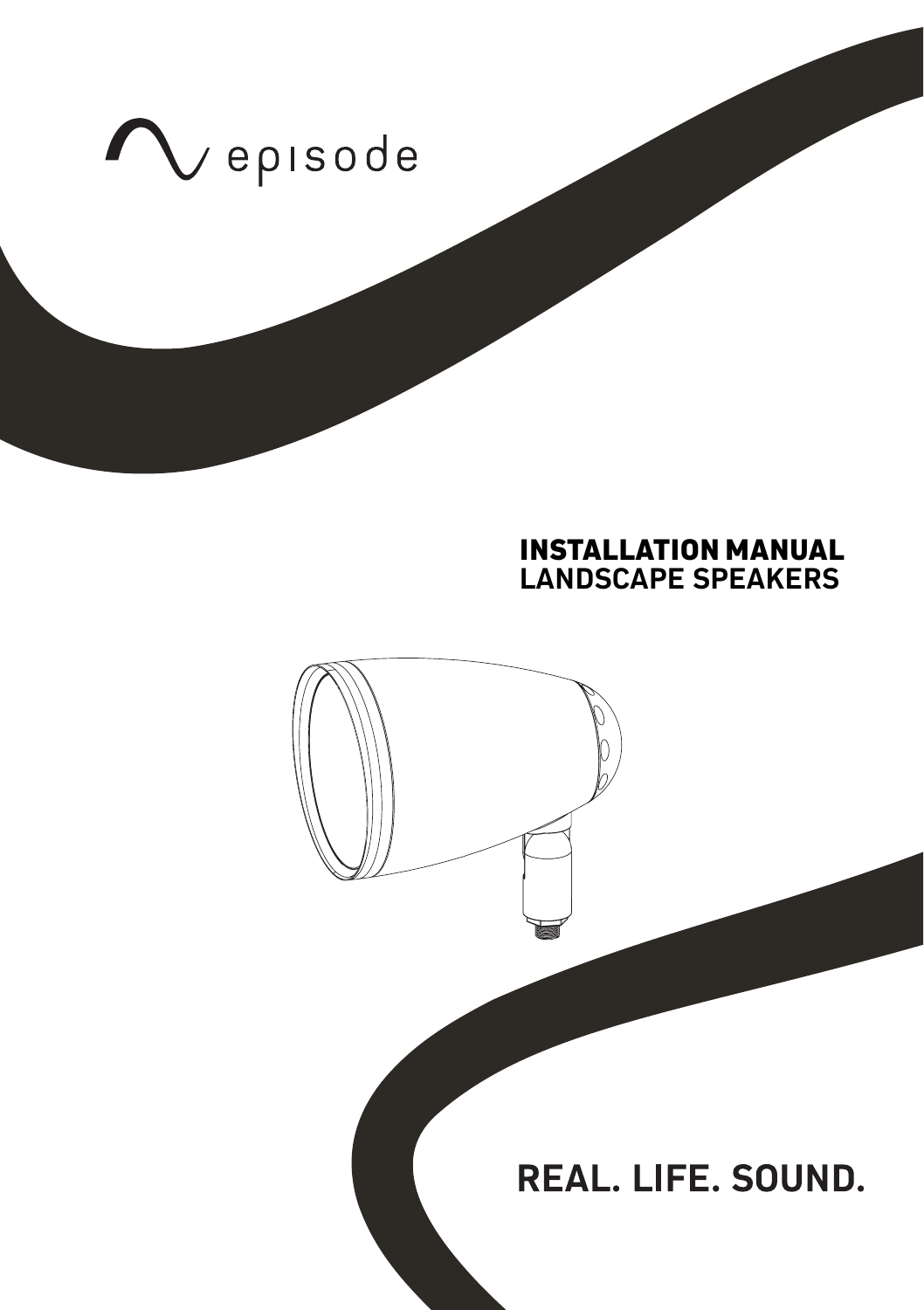

# **INTRODUCTION**

Thank you for purchasing Episode® speakers. To complete installation, follow these instructions. Visit our website for design recommendations and speaker calculators.

## **PACKAGE CONTENTS**

- ES-LS-SAT-4-BRN, ES-LS-SAT-6-BRN, or ES-LS-SAT-8-BRN
- Weatherproof Wire Nuts

**NOTE:** Mounting options are sold separately.

## **TOOLS REQUIRED**

- #2 Philips Screwdriver
- Wire Stripper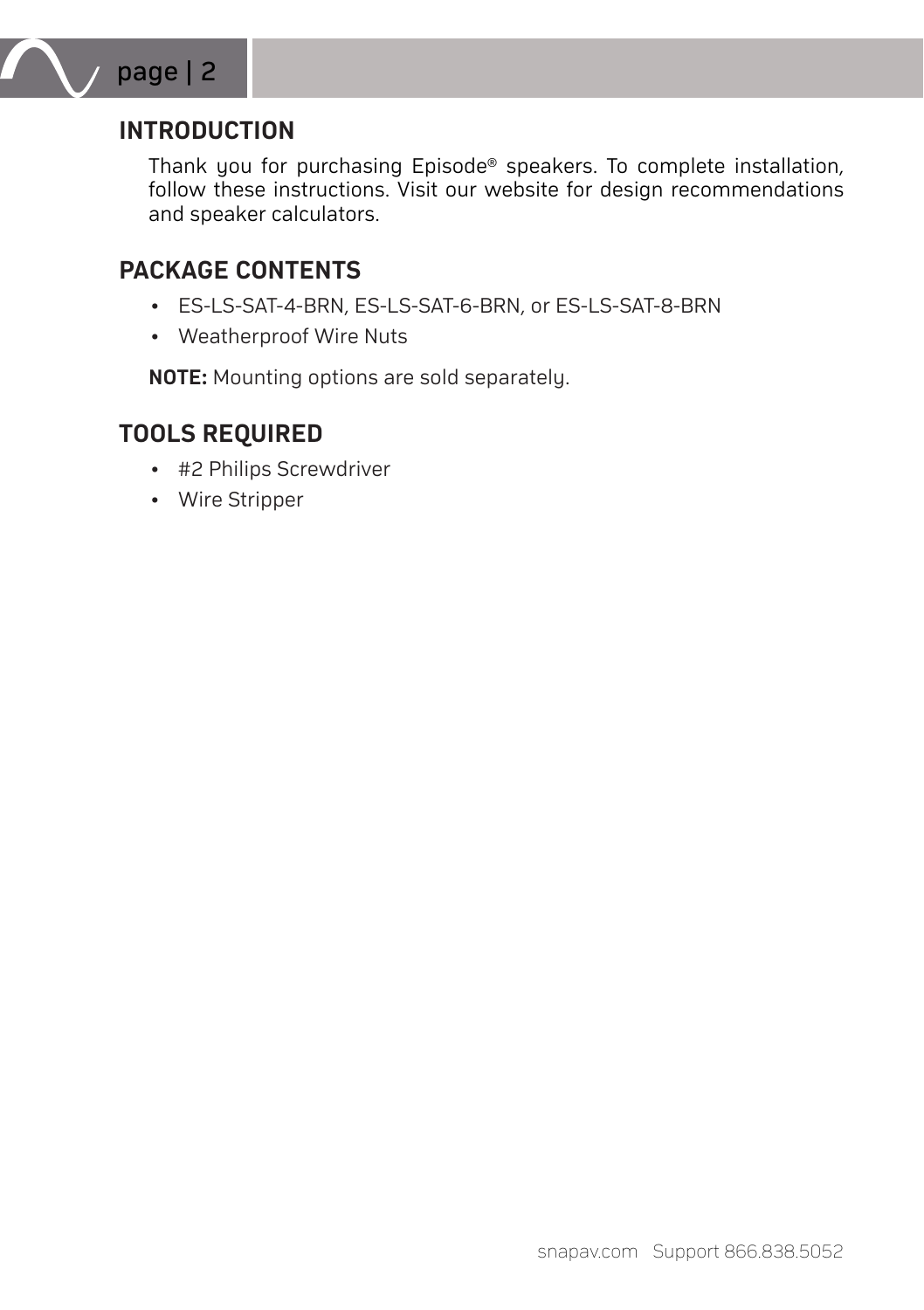

# **SETUP**

### **Determining Speaker Locations**

- Plan locations with no more than 25'-30' spacing between satellite speakers. Using more speakers in an area allows for more even sound coverage. The final volume of the speakers can be set using the 70 volt systems wattage tap setting. See the *FINE TUNE* section on page 6.
- Install landscape speakers at ground level pointing toward the center of an area to help reduce sound escaping to other areas.
- If using a stereo sound system, place left and right speakers evenly to avoid uneven sound.

### **Mounting Considerations**

- The upward angle must be at 45° or less to prevent water from collecting in the speaker driver. While water alone will not damage the speaker, it will prevent it from playing properly until the water evaporates. If water freezes, damage to the speaker may occur.
- Clearance around the speaker is required for mounting, connecting, and adjusting the angle of the speaker. Care should be taken while selecting the mounting area so that the speakers do not become a trip hazard or an obstacle for landscaping equipment.
- The speakers will not be damaged by normal rainfall, however sprinkler systems may cause damage to the internal audio components. Avoid placing the speakers within direct sprinkler stream areas.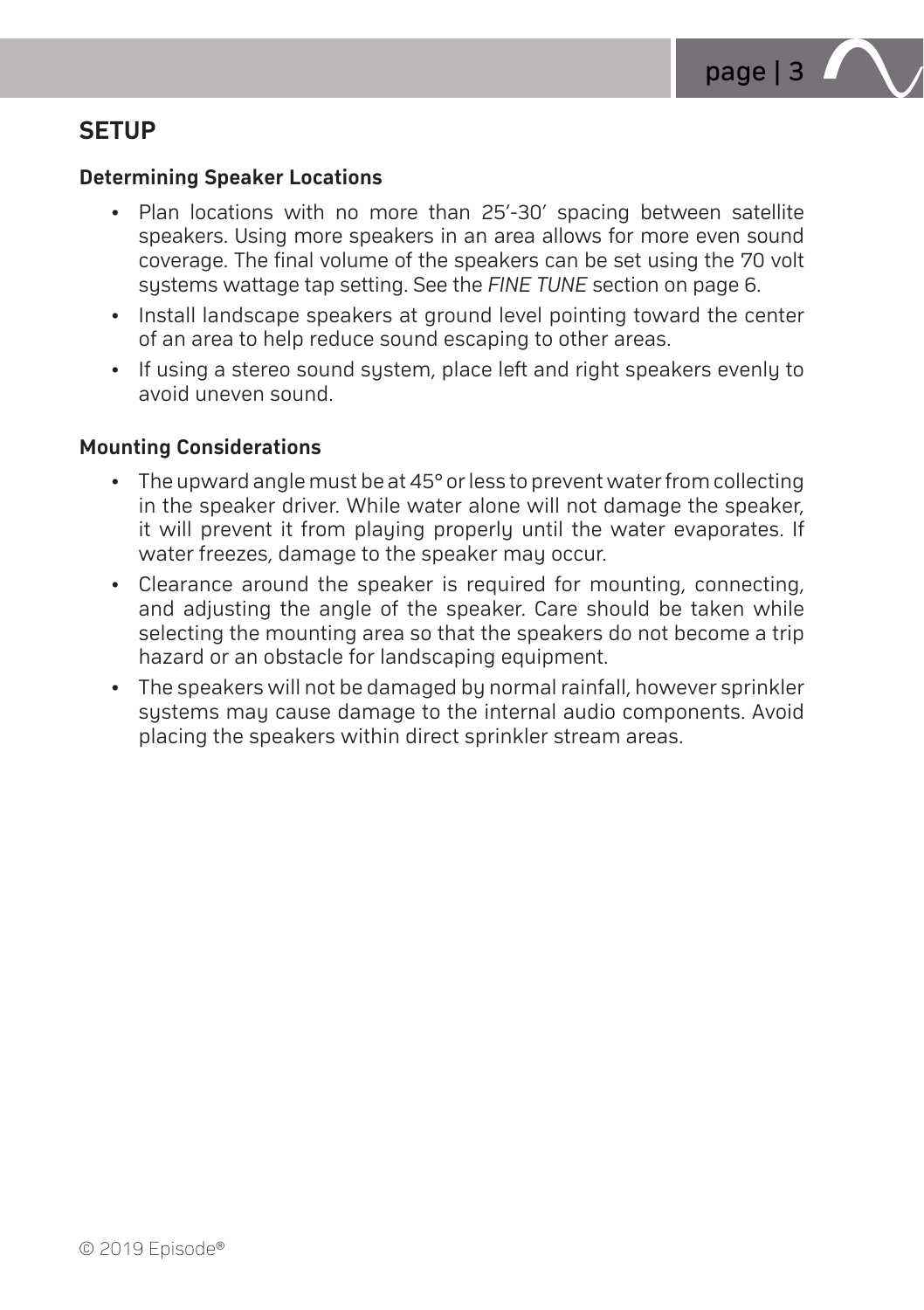# **CONNECT**

page | 4



**CAUTION:** Do not supply power to the amplifier or connect the speaker  $\blacksquare$  line until all other connections have been made.

**NOTE:** The silicone-filled weatherized wire nuts included with this kit are specially designed to be used for direct burial installations. An equivalent connector must be used for any wiring in the sustem that could be exposed to water or weather.

- 1. Attach the mount to the speaker.
- 2. Carefully route the speaker cable into the speaker mount, to avoid damage to the wire insulation.
- 3. Strip the outer jacket of the cable by at least 2" to separate it from the insulated wires inside. Cut the wire to make a splice point if a location has a wire loop.
- 4. Strip the insulation on each conductor back approximately ½".
- 5. Twist the wires from the run in a clockwise direction with the speaker wires ensuring all – (negative) wires and all  $+$  (positive) wires are bundled together separately.



- <sup>+</sup> <sup>+</sup> <sup>−</sup> 6. Insert each set of wires into a waterproof wire nut and twist the nut <sup>−</sup> clockwise until it is firmly seated and completely covering the bare copper. A small amount of silicone may press out of the wire nut as the wires are inserted and should be left on the wire for the most reliable connection.
- 7. Close or secure the connections and the speaker mount per the mount instructions or local building codes.



**CAUTION:** Applying too much pressure when installing some **A** mounting options may result in damage.

8. Set the transformer switch to the correct tap setting per the *Transformer Tap Settings* section before connecting an amplifier to the system.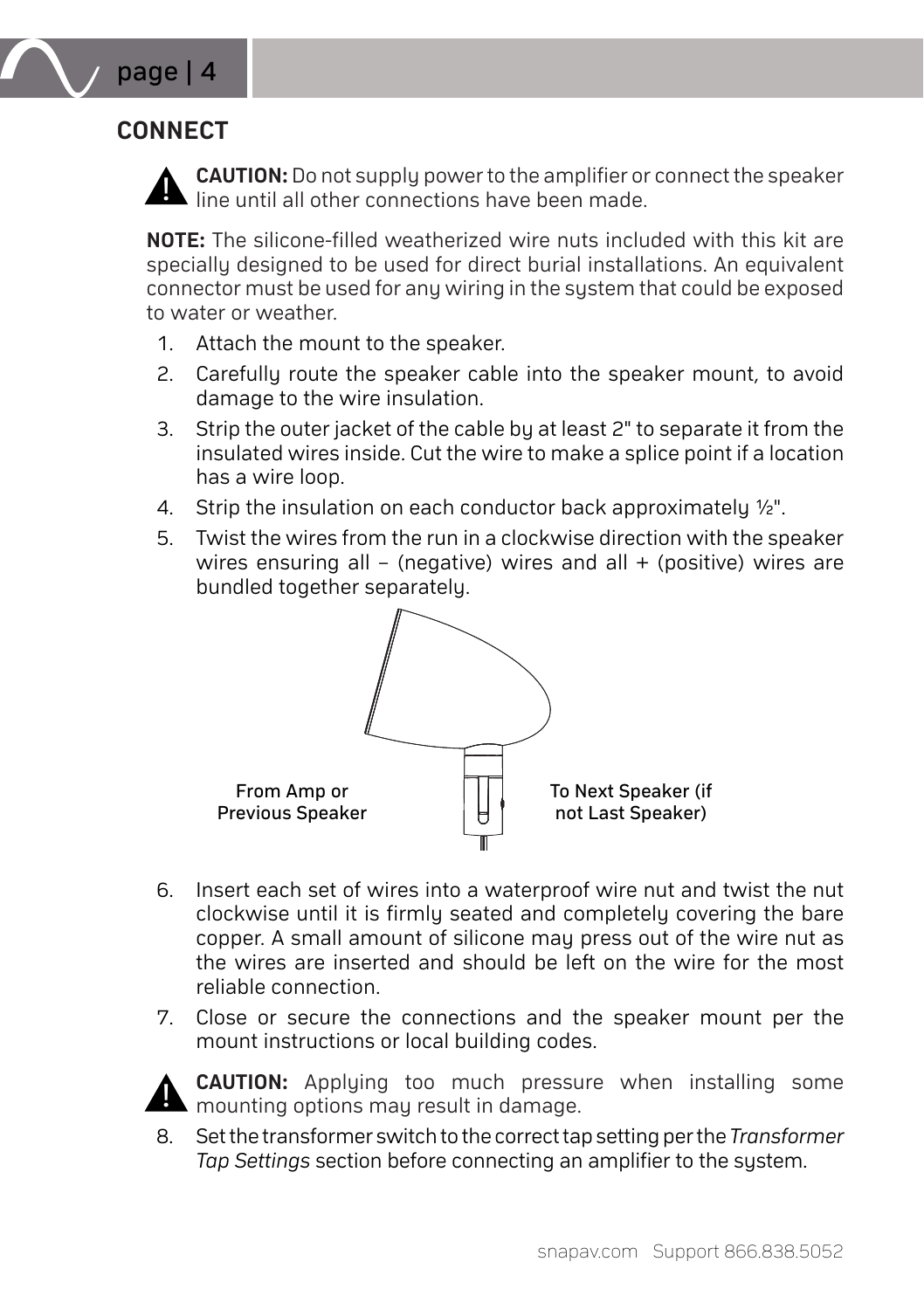

# **SECURE**

### **Loudspeaker Mounting and Angle Adjustments**

Close or secure the connections and the speaker mount per the mount instructions or local building codes.



**CAUTION:** Applying too much pressure when installing some **M** mounting options may result in damage.

#### **Pan**

The pan adjustment of the speaker allows for left to right alignment of sound coverage. This is adjusted using the mounting base threads and lock nut. After attaching the speaker to a compatible mounting accessory, route the lead wires on the speaker into the mounting device, and then thread the speaker base in, leaving about ½ turn of play to allow for final adjustment. After the speaker is installed and aimed correctly, use the lock nut on the threads to lock it in place at the correct position.

#### **Tilt**

The tilt adjustment allows for up and down adjustment of sound coverage. Adjust the angle of the speaker by loosening the set screw on the pivot bracket as illustrated. Adjust the angle to the desired position and re-tighten the screw.

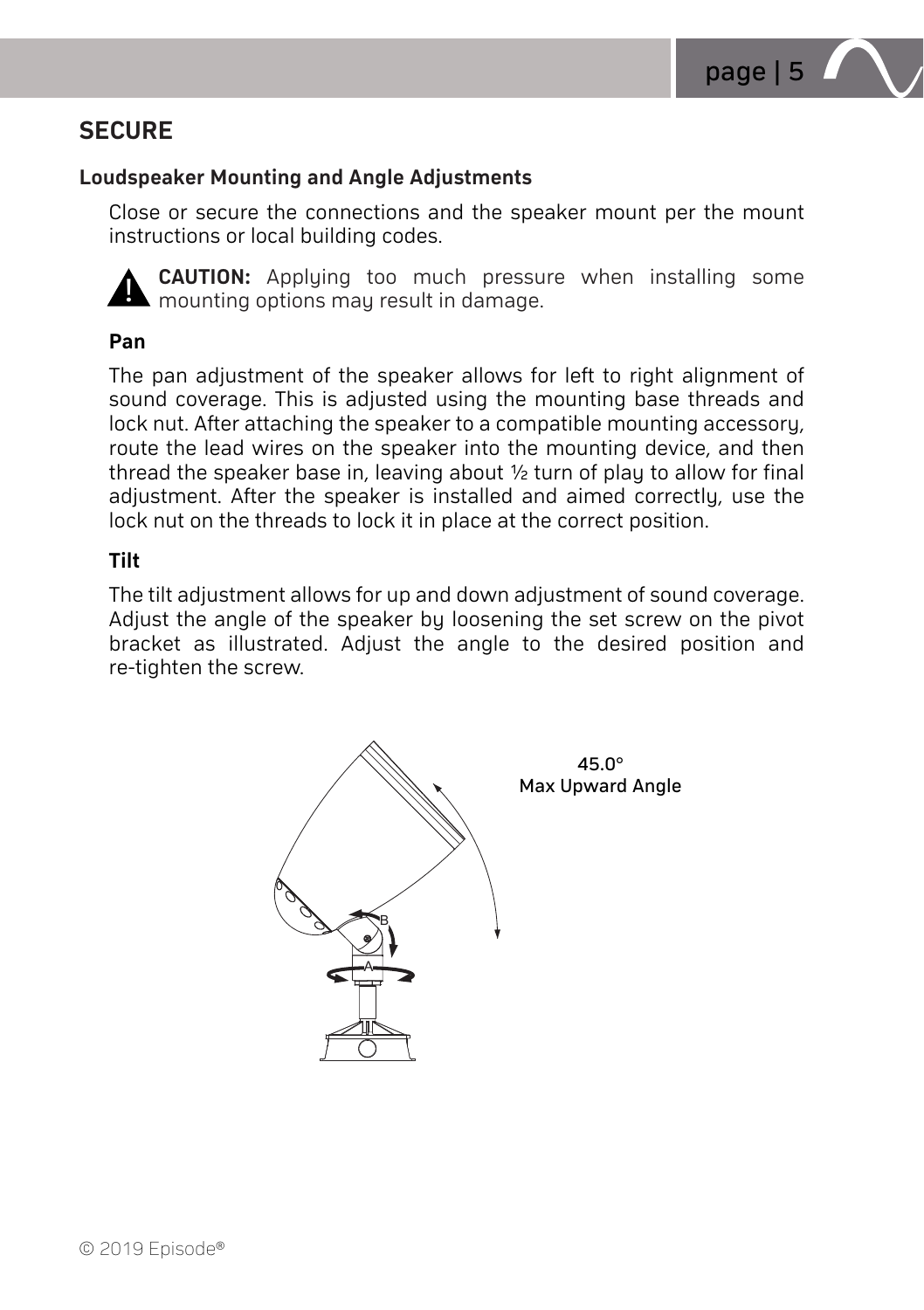

# **FINE TUNE**

### **Transformer Tap Settings**

The landscape speakers have an adjustable tap setting switch located under the removable rear cover. To adjust, rotate the tap setting dial on the rear of the speaker to the desired setting.



The landscape speakers used in 70/100 volt systems can be set to different wattages for more or less volume at one particular speaker. This makes it much easier to fine tune a sustem for even listening volume.



**CAUTION:** The speaker tap must be set accordingly for the type of amplifier in use (8Ω or 70/100volt). Setting the transformer incorrectly for the amplifier used could damage the speakers or amplifier.

When the adjustments are complete and fully tested, install the rear cover of the speaker and hand-tighten it until it is secure.

#### **Connecting the Amplifier and Testing**

- 1. After wiring each loudspeaker into the run and setting the taps, attach the speaker wires to the amplifier, making sure to mirror the wiring pattern used in the loudspeakers, + to + and – to **‒**. Connect the amplifier to a source and to power, then test the system.
- 2. Listen to the sustem from several locations in the audible area. If an area is too loud or quiet, adjust speaker taps or the amplifier volume accordingly until the volume and sound quality is optimized.
- 3. After optimizing the settings, check the total wattage again to be sure the amp isn't being overworked. It is a good idea to let the system play for about a half hour after setup is done to ensure that the sustem is reliable.
- 4. Once the system has been set and tested, the wiring or conduit can be buried or hidden.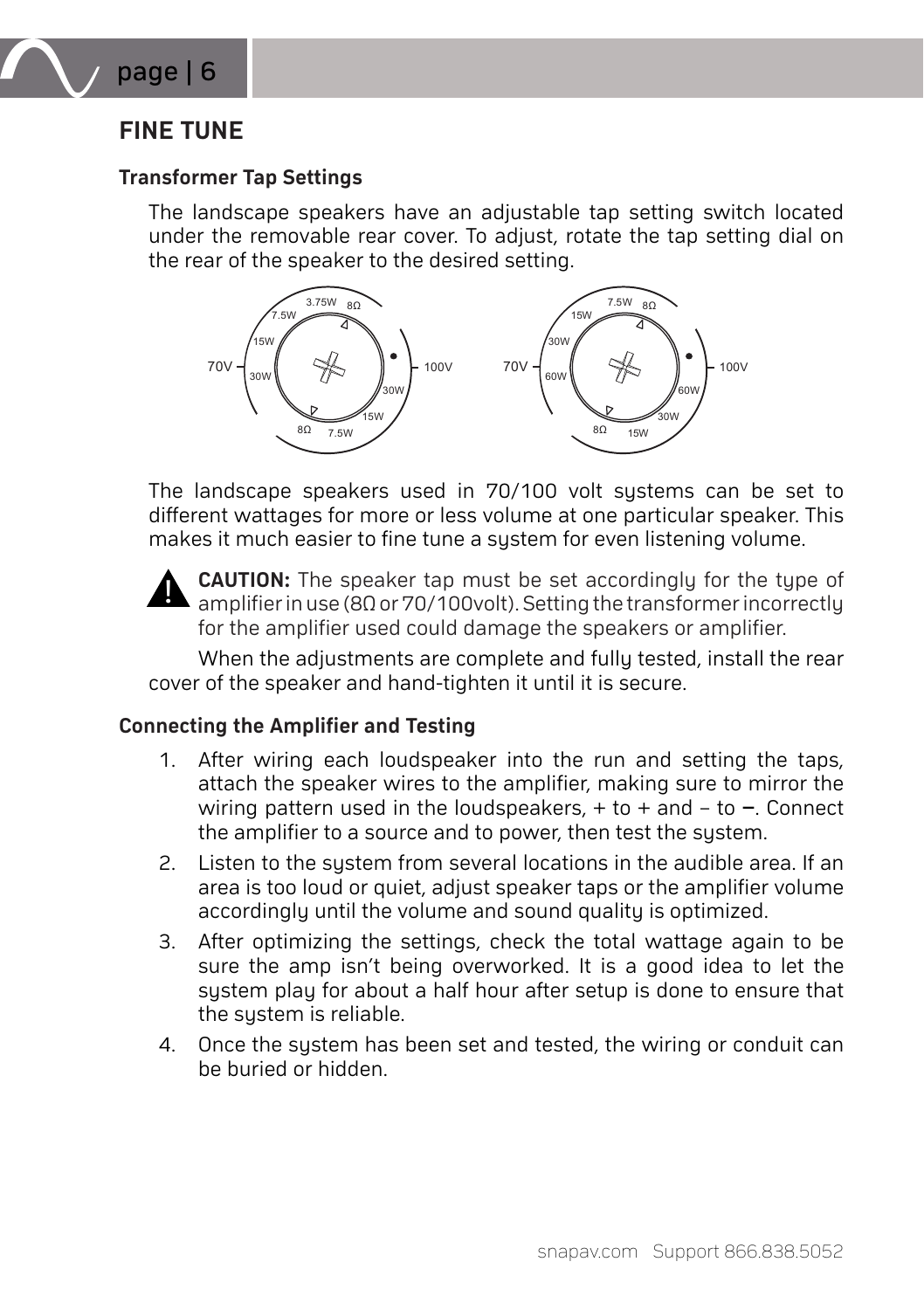

## **TROUBLESHOOTING**

Episode® speakers are designed to function trouble-free. Most problems that occur are due to simple issues. Refer to the list of fixes below, or contact Customer Service at 1.866.838.5052 if problems persist.

### **No Sound**

- Verify that there is audio coming from the selected source. Slect another source if necessary.
- Ensure the audio source is turned on and properly connected.

## **WARRANTY**

### **Lifetime Warranty**

Episode® speakers have a Lifetime Warranty. This warranty includes parts and labor repairs on all components found to be defective in material or workmanship under normal conditions of use. This warranty shall not apply to products which have been abused, modified or disassembled. Products to be repaired under this warranty must be returned to SnapAV or a designated service center with prior notification and an assigned Return Authorization (RA) number.

## **CONTACTING TECHNICAL SUPPORT**

As a thank you for purchasing Episode® speakers, direct technical support services are available via phone or e-mail. We encourage you to use this resource for any questions or concerns about our products. Visit our website for more support documentation.

(866) 838-5052

techsupport@snapav.com

snapav.com